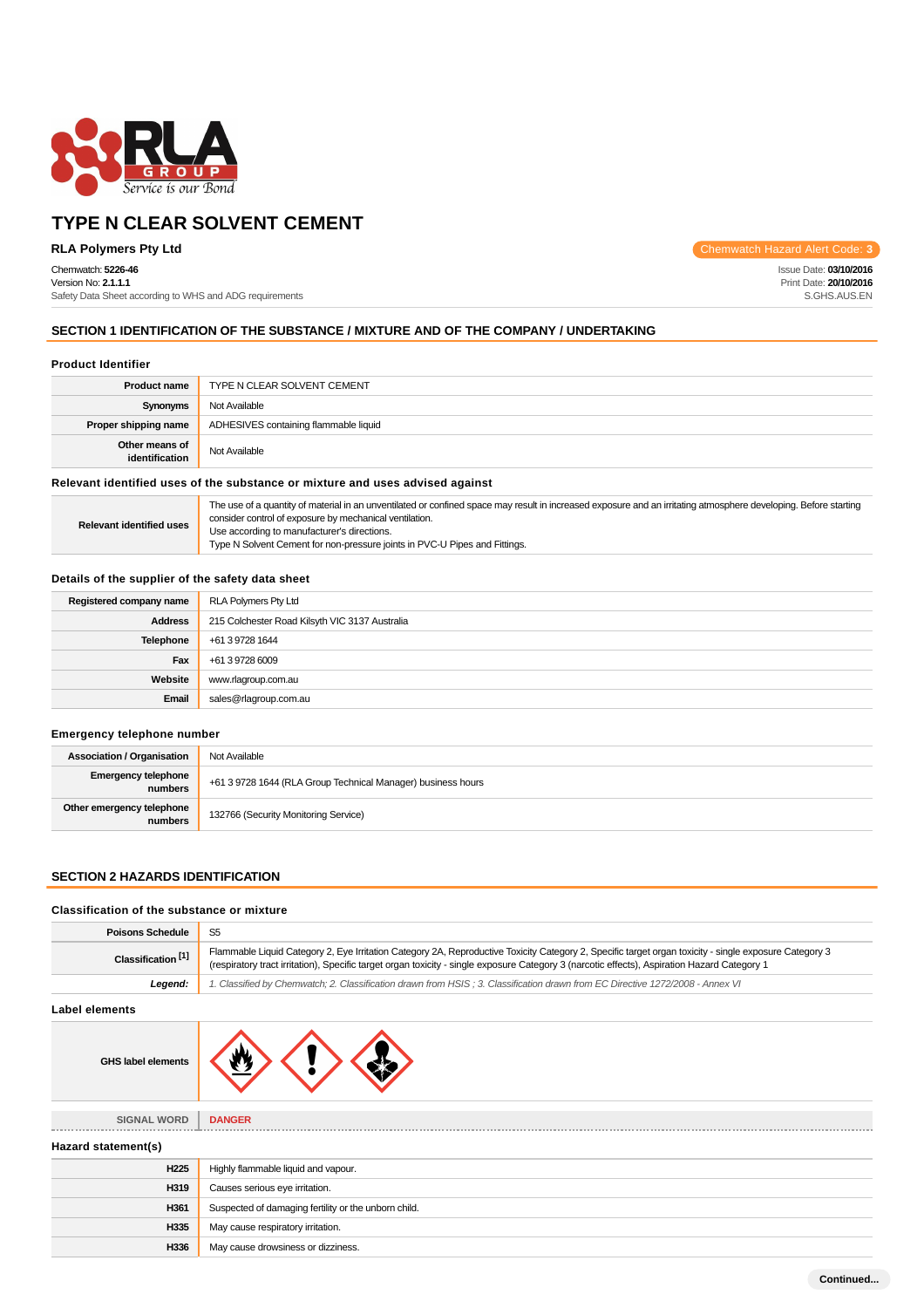| H304                                         | May be fatal if swallowed and enters airways.                      |  |
|----------------------------------------------|--------------------------------------------------------------------|--|
| <b>AUH019</b>                                | May form explosive peroxides                                       |  |
| AUH066                                       | Repeated exposure may cause skin dryness and cracking              |  |
| <b>Precautionary statement(s) Prevention</b> |                                                                    |  |
| P201                                         | Obtain special instructions before use.                            |  |
| P210                                         | Keep away from heat/sparks/open flames/hot surfaces. - No smoking. |  |
| P271                                         | Use only outdoors or in a well-ventilated area.                    |  |
| P <sub>281</sub>                             | Use personal protective equipment as required.                     |  |

### **Precautionary statement(s) Response**

| P301+P310 | IF SWALLOWED: Immediately call a POISON CENTER or doctor/physician.                |  |
|-----------|------------------------------------------------------------------------------------|--|
| P308+P313 | IF exposed or concerned: Get medical advice/attention.                             |  |
| P331      | Do NOT induce vomiting.                                                            |  |
| P370+P378 | In case of fire: Use alcohol resistant foam or normal protein foam for extinction. |  |

#### **Precautionary statement(s) Storage**

| P403+P235 | Store<br>n a well-ventilated place.<br>. Keep cool. |
|-----------|-----------------------------------------------------|
| P405      | uc                                                  |

# **Precautionary statement(s) Disposal**

**P501** Dispose of contents/container in accordance with local regulations.

### **SECTION 3 COMPOSITION / INFORMATION ON INGREDIENTS**

#### **Substances**

See section below for composition of Mixtures

### **Mixtures**

| <b>CAS No</b> | %[weight] | Name                                       |
|---------------|-----------|--------------------------------------------|
| 78-93-3       | >60       | methyl ethyl ketone                        |
| 108-94-1      | $10 - 30$ | cyclohexanone                              |
| 109-99-9      | $1 - 10$  | tetrahydrofuran                            |
|               | balance   | Ingredients determined not to be hazardous |

# **SECTION 4 FIRST AID MEASURES**

### **Description of first aid measures**

| <b>Eye Contact</b>  | If this product comes in contact with the eyes:<br>▶ Wash out immediately with fresh running water.<br>Ensure complete irrigation of the eye by keeping eyelids apart and away from eye and moving the eyelids by occasionally lifting the upper and lower lids.<br>▶ Seek medical attention without delay; if pain persists or recurs seek medical attention.<br>► Removal of contact lenses after an eye injury should only be undertaken by skilled personnel.                                                                                                                                                                                                           |
|---------------------|-----------------------------------------------------------------------------------------------------------------------------------------------------------------------------------------------------------------------------------------------------------------------------------------------------------------------------------------------------------------------------------------------------------------------------------------------------------------------------------------------------------------------------------------------------------------------------------------------------------------------------------------------------------------------------|
| <b>Skin Contact</b> | If skin contact occurs:<br>Inmediately remove all contaminated clothing, including footwear.<br>Flush skin and hair with running water (and soap if available).<br>$\blacktriangleright$ Seek medical attention in event of irritation.                                                                                                                                                                                                                                                                                                                                                                                                                                     |
| Inhalation          | If fumes or combustion products are inhaled remove from contaminated area.<br>Lay patient down. Keep warm and rested.<br>► Prostheses such as false teeth, which may block airway, should be removed, where possible, prior to initiating first aid procedures.<br>▶ Apply artificial respiration if not breathing, preferably with a demand valve resuscitator, bag-valve mask device, or pocket mask as trained. Perform CPR if<br>necessary.<br>Transport to hospital, or doctor, without delay.                                                                                                                                                                         |
| Ingestion           | If swallowed do <b>NOT</b> induce vomiting.<br>If vomiting occurs, lean patient forward or place on left side (head-down position, if possible) to maintain open airway and prevent aspiration.<br>• Observe the patient carefully.<br>► Never give liquid to a person showing signs of being sleepy or with reduced awareness; i.e. becoming unconscious.<br>► Give water to rinse out mouth, then provide liquid slowly and as much as casualty can comfortably drink.<br>$\blacktriangleright$ Seek medical advice.<br>If spontaneous vomiting appears imminent or occurs, hold patient's head down, lower than their hips to help avoid possible aspiration of vomitus. |

### **Indication of any immediate medical attention and special treatment needed**

Any material aspirated during vomiting may produce lung injury. Therefore emesis should not be induced mechanically or pharmacologically. Mechanical means should be used if it is considered necessary to evacuate the stomach contents; these include gastric lavage after endotracheal intubation. If spontaneous vomiting has occurred after ingestion, the patient should be monitored for difficult breathing, as adverse effects of aspiration into the lungs may be delayed up to 48 hours. for simple ketones:

--------------------------------------------------------------

BASIC TREATMENT --------------------------------------------------------------

**Establish a patent airway with suction where necessary.**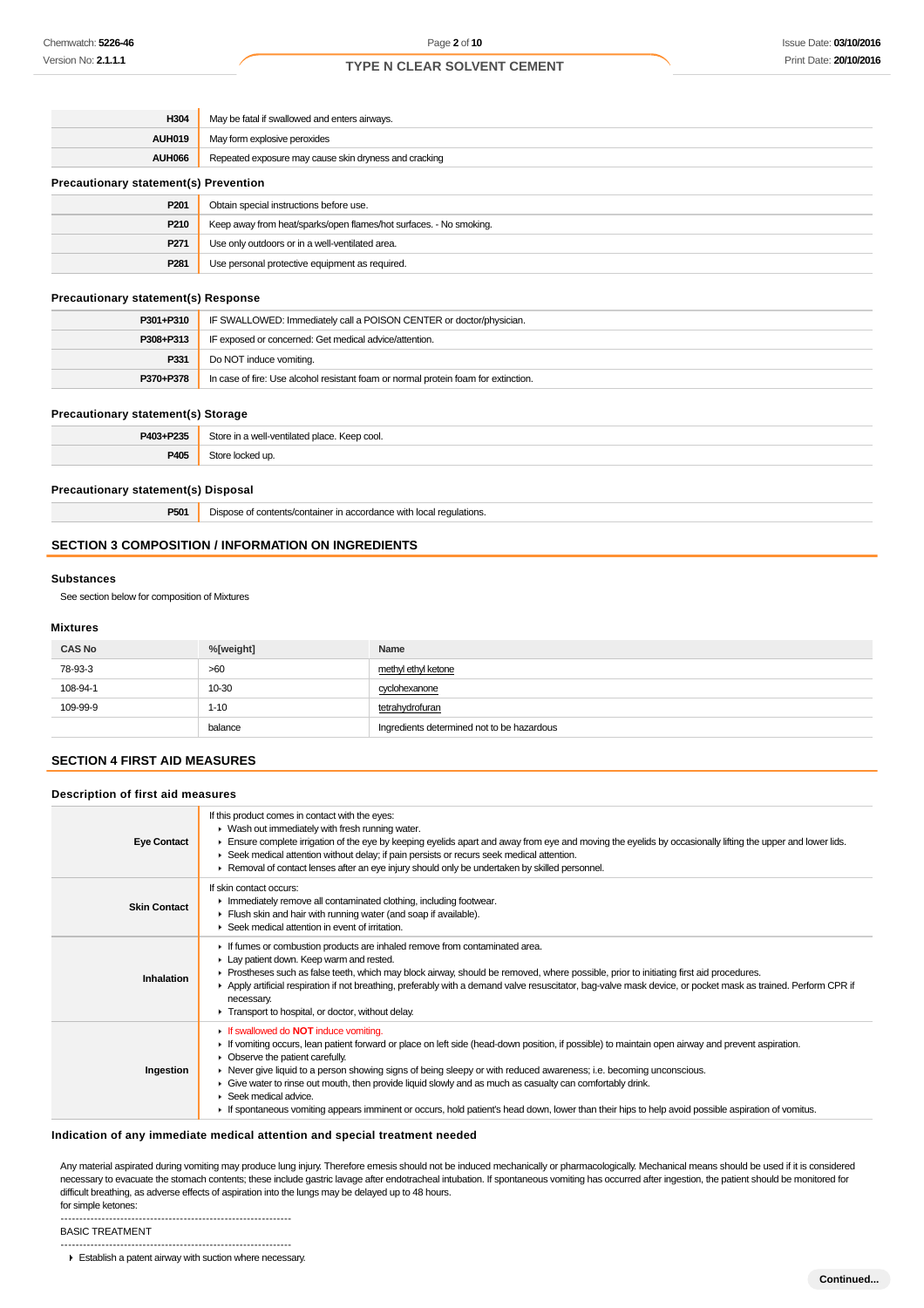### Issue Date: **03/10/2016** Print Date: **20/10/2016**

# **TYPE N CLEAR SOLVENT CEMENT**

- Watch for signs of respiratory insufficiency and assist ventilation as necessary.
- Administer oxygen by non-rebreather mask at 10 to 15 l/min.
- Monitor and treat, where necessary, for pulmonary oedema .
- **Monitor and treat, where necessary, for shock.**
- DO NOT use emetics. Where ingestion is suspected rinse mouth and give up to 200 ml water (5mL/kg recommended) for dilution where patient is able to swallow, has a strong gag reflex and does not drool.
- Give activated charcoal.

--------------------------------------------------------------

#### ADVANCED TREATMENT

- -------------------------------------------------------------- Consider orotracheal or nasotracheal intubation for airway control in unconscious patient or where respiratory arrest has occurred.
- Consider intubation at first sign of upper airway obstruction resulting from oedema.
- **Positive-pressure ventilation using a bag-valve mask might be of use.**
- **Monitor and treat, where necessary, for arrhythmias.**
- Start an IV D5W TKO. If signs of hypovolaemia are present use lactated Ringers solution. Fluid overload might create complications.
- Drug therapy should be considered for pulmonary oedema.
- Hypotension with signs of hypovolaemia requires the cautious administration of fluids. Fluid overload might create complications.
- **F** Treat seizures with diazepam.
- Proparacaine hydrochloride should be used to assist eye irrigation.

#### -------------------------------------------------------------- EMERGENCY DEPARTMENT

--------------------------------------------------------------

- Laboratory analysis of complete blood count, serum electrolytes, BUN, creatinine, glucose, urinalysis, baseline for serum aminotransferases (ALT and AST), calcium, phosphorus and
- magnesium, may assist in establishing a treatment regime. Other useful analyses include anion and osmolar gaps, arterial blood gases (ABGs), chest radiographs and electrocardiograph. Positive end-expiratory pressure (PEEP)-assisted ventilation may be required for acute parenchymal injury or adult respiratory distress syndrome.
- ▶ Consult a toxicologist as necessary.
- BRONSTEIN, A.C. and CURRANCE, P.L.

EMERGENCY CARE FOR HAZARDOUS MATERIALS EXPOSURE: 2nd Ed. 1994

### **SECTION 5 FIREFIGHTING MEASURES**

#### **Extinguishing media**

- Alcohol stable foam.
- Dry chemical powder.
- ▶ BCF (where regulations permit).
- Carbon dioxide.

#### **Special hazards arising from the substrate or mixture**

| <b>Fire Incompatibility</b>    | Avoid contamination with oxidising agents i.e. nitrates, oxidising acids, chlorine bleaches, pool chlorine etc. as ignition may result                                                                                                                                                                                                                                                                                                                                                                                                                                                                                                    |  |  |
|--------------------------------|-------------------------------------------------------------------------------------------------------------------------------------------------------------------------------------------------------------------------------------------------------------------------------------------------------------------------------------------------------------------------------------------------------------------------------------------------------------------------------------------------------------------------------------------------------------------------------------------------------------------------------------------|--|--|
| <b>Advice for firefighters</b> |                                                                                                                                                                                                                                                                                                                                                                                                                                                                                                                                                                                                                                           |  |  |
| <b>Fire Fighting</b>           | Alert Fire Brigade and tell them location and nature of hazard.<br>$\triangleright$ May be violently or explosively reactive.<br>► Wear breathing apparatus plus protective gloves in the event of a fire.<br>Prevent, by any means available, spillage from entering drains or water course.                                                                                                                                                                                                                                                                                                                                             |  |  |
| <b>Fire/Explosion Hazard</b>   | Liquid and vapour are highly flammable.<br>▶ Severe fire hazard when exposed to heat, flame and/or oxidisers.<br>• Vapour may travel a considerable distance to source of ignition.<br>► Heating may cause expansion or decomposition leading to violent rupture of containers.<br>Combustion products include; carbon dioxide (CO2) other pyrolysis products typical of burning organic material Contains low boiling substance: Closed<br>containers may rupture due to pressure buildup under fire conditions. WARNING: Long standing in contact with air and light may result in the formation of<br>potentially explosive peroxides. |  |  |
| <b>HAZCHEM</b>                 | $-3YE$                                                                                                                                                                                                                                                                                                                                                                                                                                                                                                                                                                                                                                    |  |  |

### **SECTION 6 ACCIDENTAL RELEASE MEASURES**

# **Personal precautions, protective equipment and emergency procedures**

See section 8

### **Environmental precautions**

See section 12

#### **Methods and material for containment and cleaning up**

| <b>Minor Spills</b> | Remove all ignition sources.<br>$\triangleright$ Clean up all spills immediately.<br>Avoid breathing vapours and contact with skin and eyes.<br>$\triangleright$ Control personal contact with the substance, by using protective equipment. |
|---------------------|----------------------------------------------------------------------------------------------------------------------------------------------------------------------------------------------------------------------------------------------|
| <b>Major Spills</b> | • Clear area of personnel and move upwind.<br>Alert Fire Brigade and tell them location and nature of hazard.<br>$\blacktriangleright$ May be violently or explosively reactive.<br>• Wear breathing apparatus plus protective gloves.       |

Personal Protective Equipment advice is contained in Section 8 of the SDS.

#### **SECTION 7 HANDLING AND STORAGE**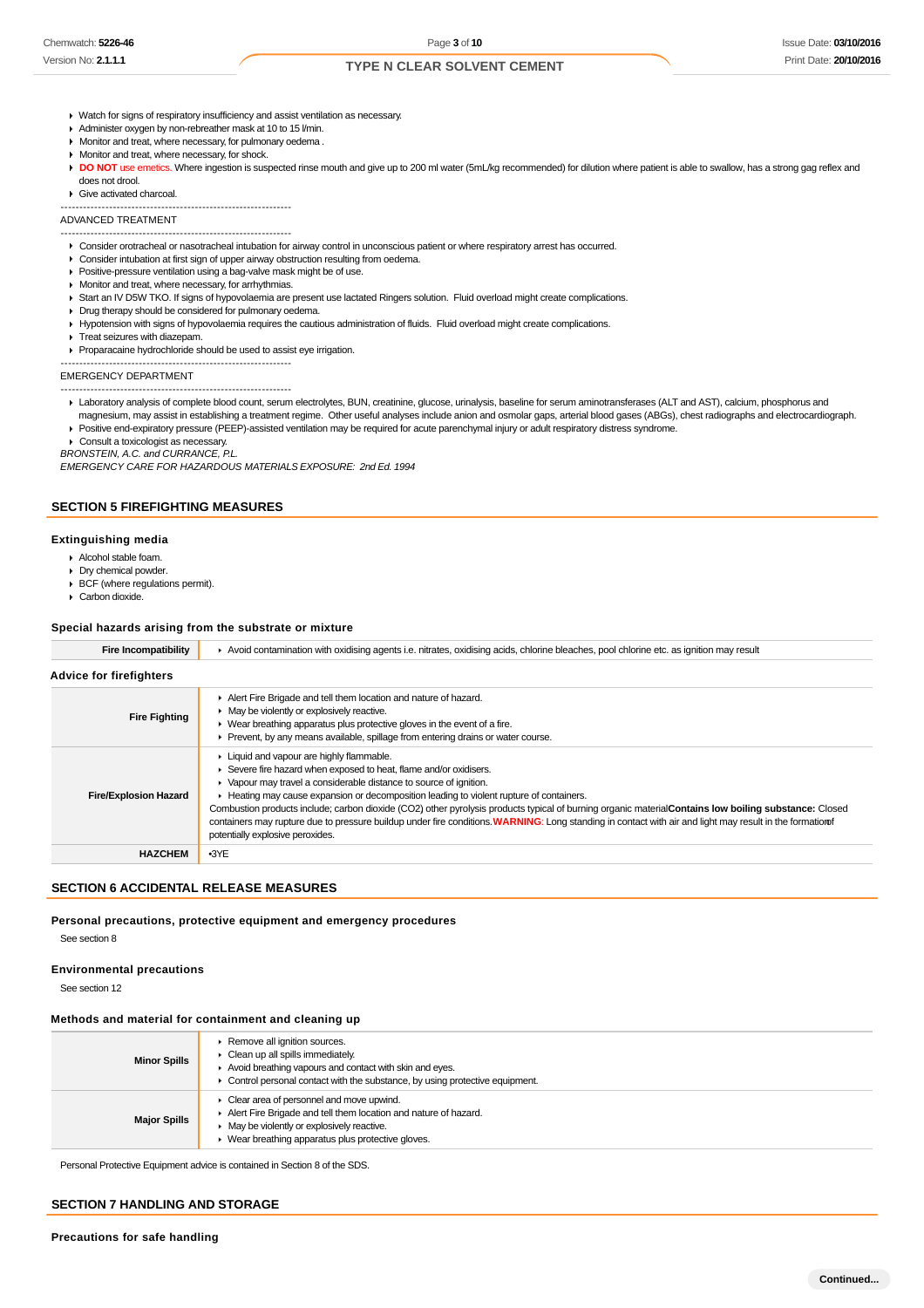| Safe handling     | • May form explosive peroxides on standing or following concentration by distillation.<br>► Review of stocks and testing for peroxide content by given tested procedures at 3-monthly intervals is recommended, together with safe disposal of peroxidic<br>samples.<br>[Peroxide-containing residues can often be rendered innocuous by pouring into an excess of sodium carbonate solution]<br>Contains low boiling substance:<br>Storage in sealed containers may result in pressure buildup causing violent rupture of containers not rated appropriately.<br>• Check for bulging containers.<br>$\triangleright$ Vent periodically<br>Always release caps or seals slowly to ensure slow dissipation of vapours<br>DO NOT allow clothing wet with material to stay in contact with skin<br>Avoid all personal contact, including inhalation.<br>• Wear protective clothing when risk of exposure occurs.<br>$\blacktriangleright$ Use in a well-ventilated area.<br>▶ Prevent concentration in hollows and sumps.<br>• Containers, even those that have been emptied, may contain explosive vapours.<br>► Do NOT cut, drill, grind, weld or perform similar operations on or near containers. |
|-------------------|----------------------------------------------------------------------------------------------------------------------------------------------------------------------------------------------------------------------------------------------------------------------------------------------------------------------------------------------------------------------------------------------------------------------------------------------------------------------------------------------------------------------------------------------------------------------------------------------------------------------------------------------------------------------------------------------------------------------------------------------------------------------------------------------------------------------------------------------------------------------------------------------------------------------------------------------------------------------------------------------------------------------------------------------------------------------------------------------------------------------------------------------------------------------------------------------------|
| Other information | Store in original containers in approved flame-proof area.<br>• No smoking, naked lights, heat or ignition sources.<br>DO NOT store in pits, depressions, basements or areas where vapours may be trapped.<br>▶ Keep containers securely sealed.                                                                                                                                                                                                                                                                                                                                                                                                                                                                                                                                                                                                                                                                                                                                                                                                                                                                                                                                                   |
|                   | Conditions for safe storage, including any incompatibilities                                                                                                                                                                                                                                                                                                                                                                                                                                                                                                                                                                                                                                                                                                                                                                                                                                                                                                                                                                                                                                                                                                                                       |
|                   | • Packing as supplied by manufacturer.                                                                                                                                                                                                                                                                                                                                                                                                                                                                                                                                                                                                                                                                                                                                                                                                                                                                                                                                                                                                                                                                                                                                                             |

|                         | $\blacktriangleright$ Plastic containers may only be used if approved for flammable liquid.                                                                  |
|-------------------------|--------------------------------------------------------------------------------------------------------------------------------------------------------------|
|                         | • Check that containers are clearly labelled and free from leaks.                                                                                            |
| Suitable container      | For low viscosity materials (i): Drums and jerry cans must be of the non-removable head type. (ii): Where a can is to be used as an inner package, the can   |
|                         | must have a screwed enclosure.                                                                                                                               |
|                         | For materials with a viscosity of at least 2680 cSt. (23 deg. C)                                                                                             |
|                         | For manufactured product having a viscosity of at least 250 cSt.                                                                                             |
|                         | Avoid strong bases.                                                                                                                                          |
|                         | F The unhindered oxygen atom found on cyclic ethers such as the epoxides, oxetanes, furans, dioxanes and pyrans, carries two unshared pairs of electrons - a |
|                         | structure which favors the formation of coordination complexes and the solvation of cations.                                                                 |
| Storage incompatibility | ► Cyclic ethers are used as important solvents, as chemical intermediate and as monomers for ring-opening polymerization.                                    |
|                         | • They are unstable at room temperature due to possibility of peroxide formation; stabiliser is sometimes needed for storage and transportation.             |
|                         | NOTE: Ethers lacking non-methyl hydrogen atoms adjacent to the ether link are thought to be relatively safe                                                  |
|                         | $\blacktriangleright$ Avoid reaction with oxidising agents                                                                                                   |

# **SECTION 8 EXPOSURE CONTROLS / PERSONAL PROTECTION**

# **Control parameters**

# **OCCUPATIONAL EXPOSURE LIMITS (OEL)**

# **INGREDIENT DATA**

| Source                       | <b>Ingredient</b>   | <b>Material name</b>      | <b>TWA</b>          | <b>STEL</b>         | Peak          | <b>Notes</b>  |
|------------------------------|---------------------|---------------------------|---------------------|---------------------|---------------|---------------|
| Australia Exposure Standards | methyl ethyl ketone | Methyl ethyl ketone (MEK) | 445 mg/m3 / 150 ppm | 890 mg/m3 / 300 ppm | Not Available | Not Available |
| Australia Exposure Standards | cyclohexanone       | Cyclohexanone             | 100 mg/m3 / 25 ppm  | Not Available       | Not Available | Sk            |
| Australia Exposure Standards | tetrahydrofuran     | Tetrahydrofuran           | 295 mg/m3 / 100 ppm | Not Available       | Not Available | Sk            |

**EMERGENCY LIMITS**

| Ingredient          | <b>Material name</b>                         | TEEL-1        |                     | TEEL-2        | TEEL-3        |
|---------------------|----------------------------------------------|---------------|---------------------|---------------|---------------|
| methyl ethyl ketone | Butanone, 2-; (Methyl ethyl ketone; MEK)     | Not Available |                     | Not Available | Not Available |
| cyclohexanone       | Cyclohexanone; (Ketohexamethylene)<br>20 ppm |               |                     | 20 ppm        | 5000 ppm      |
| tetrahydrofuran     | Tetrahydrofuran                              | Not Available |                     | Not Available | Not Available |
|                     |                                              |               |                     |               |               |
| Ingredient          | <b>Original IDLH</b>                         |               | <b>Revised IDLH</b> |               |               |
| methyl ethyl ketone | 3,000 ppm                                    |               | 3,000 [Unch] ppm    |               |               |
| cyclohexanone       | 5,000 ppm                                    |               | 700 ppm             |               |               |
| tetrahydrofuran     | 20,000 [LEL] ppm                             |               | 2,000 [LEL] ppm     |               |               |

# **Exposure controls**

| Appropriate engineering<br>controls | Engineering controls are used to remove a hazard or place a barrier between the worker and the hazard. Well-designed engineering controls can be highly<br>effective in protecting workers and will typically be independent of worker interactions to provide this high level of protection.<br>The basic types of engineering controls are:<br>Process controls which involve changing the way a job activity or process is done to reduce the risk.<br>Enclosure and/or isolation of emission source which keeps a selected hazard "physically" away from the worker and ventilation that strategically "adds" and<br>"removes" air in the work environment. |
|-------------------------------------|-----------------------------------------------------------------------------------------------------------------------------------------------------------------------------------------------------------------------------------------------------------------------------------------------------------------------------------------------------------------------------------------------------------------------------------------------------------------------------------------------------------------------------------------------------------------------------------------------------------------------------------------------------------------|
| <b>Personal protection</b>          | <b>TO CHOOSE</b>                                                                                                                                                                                                                                                                                                                                                                                                                                                                                                                                                                                                                                                |
| Eye and face protection             | Safety glasses with side shields.<br>▶ Chemical goggles.<br>• Contact lenses may pose a special hazard; soft contact lenses may absorb and concentrate irritants. A written policy document, describing the wearing of<br>lenses or restrictions on use, should be created for each workplace or task.                                                                                                                                                                                                                                                                                                                                                          |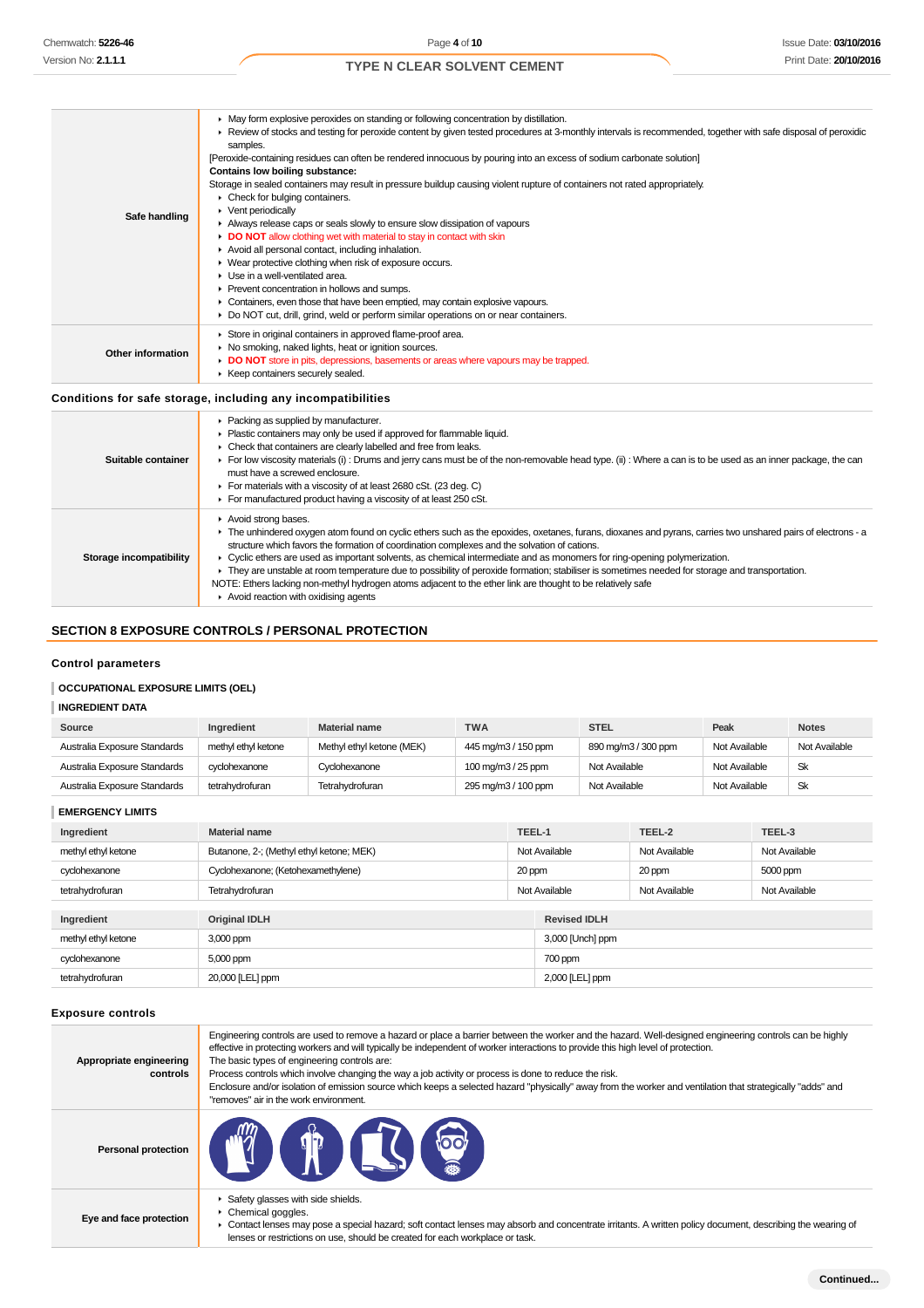| <b>Skin protection</b>       | See Hand protection below                                                                                                                                                                                                                                                                                                                                                                                                                                                                                                                                                                                                                                                                                                                                          |
|------------------------------|--------------------------------------------------------------------------------------------------------------------------------------------------------------------------------------------------------------------------------------------------------------------------------------------------------------------------------------------------------------------------------------------------------------------------------------------------------------------------------------------------------------------------------------------------------------------------------------------------------------------------------------------------------------------------------------------------------------------------------------------------------------------|
| Hands/feet protection        | ▶ Wear chemical protective gloves, e.g. PVC.<br>▶ Wear safety footwear or safety gumboots, e.g. Rubber<br>The selection of suitable gloves does not only depend on the material, but also on further marks of quality which vary from manufacturer to manufacturer. Where<br>the chemical is a preparation of several substances, the resistance of the glove material can not be calculated in advance and has therefore to be checked prior<br>to the application.<br>The exact break through time for substances has to be obtained from the manufacturer of the protective gloves and has to be observed when making a final<br>choice.<br>Personal hygiene is a key element of effective hand care.                                                           |
| <b>Body protection</b>       | See Other protection below                                                                                                                                                                                                                                                                                                                                                                                                                                                                                                                                                                                                                                                                                                                                         |
| Other protection-<br>$\cdot$ | • Overalls.<br>PVC Apron.<br>▶ PVC protective suit may be required if exposure severe.<br>Eyewash unit.<br>Some plastic personal protective equipment (PPE) (e.g. gloves, aprons, overshoes) are not recommended as they may produce static electricity.<br>For large scale or continuous use wear tight-weave non-static clothing (no metallic fasteners, cuffs or pockets).<br>Non sparking safety or conductive footwear should be considered. Conductive footwear describes a boot or shoe with a sole made from a conductive compound<br>chemically bound to the bottom components, for permanent control to electrically ground the foot an shall dissipate static electricity from the body to reduce the<br>possibility of ignition of volatile compounds. |
| <b>Thermal hazards</b>       | Not Available                                                                                                                                                                                                                                                                                                                                                                                                                                                                                                                                                                                                                                                                                                                                                      |

#### **Recommended material(s)**

#### **GLOVE SELECTION INDEX**

Glove selection is based on a modified presentation of the:

n.

 **"Forsberg Clothing Performance Index".**

 The effect(s) of the following substance(s) are taken into account in the **computergenerated** selection:

TYPE N CLEAR SOLVENT CEMENT

|  |  | ___ |  |  |
|--|--|-----|--|--|
|  |  |     |  |  |
|  |  |     |  |  |
|  |  |     |  |  |

| <b>Material</b>       | CPI |
|-----------------------|-----|
| PE/EVAL/PE            | A   |
| <b>BUTYL</b>          | C   |
| <b>BUTYL/NEOPRENE</b> | C   |
| CPE                   | C   |
| <b>HYPALON</b>        | C   |
| <b>NATURAL RUBBER</b> | C   |
| NATURAL+NEOPRENE      | C   |
| <b>NEOPRENE</b>       | C   |
| NEOPRENE/NATURAL      | C   |
| <b>NITRILE</b>        | C   |
| NITRILE+PVC           | C   |
| <b>PVA</b>            | C   |
| <b>PVC</b>            | C   |
| SARANEX-23            | C   |
| <b>TEFLON</b>         | C   |
| VITON/CHLOROBUTYL     | C   |
| VITON/NEOPRENE        | C   |

#### \* CPI - Chemwatch Performance Index

A: Best Selection

B: Satisfactory; may degrade after 4 hours continuous immersion

C: Poor to Dangerous Choice for other than short term immersion

**NOTE**: As a series of factors will influence the actual performance of the glove, a final selection must be based on detailed observation -

\* Where the glove is to be used on a short term, casual or infrequent basis, factors such as "feel" or convenience (e.g. disposability), may dictate a choice of gloves which might otherwise be unsuitable following long-term or frequent use. A qualified practitioner should be consulted.

# **SECTION 9 PHYSICAL AND CHEMICAL PROPERTIES**

### **Information on basic physical and chemical properties**

| Appearance            | Clear viscous highly flammable liquid with a characteristic odour of MEK; does not mix with water. |                                                   |               |
|-----------------------|----------------------------------------------------------------------------------------------------|---------------------------------------------------|---------------|
|                       |                                                                                                    |                                                   |               |
| <b>Physical state</b> | Liquid                                                                                             | Relative density (Water = 1)                      | Not Available |
| Odour                 | Not Available                                                                                      | <b>Partition coefficient</b><br>n-octanol / water | Not Available |
| Odour threshold       | Not Available                                                                                      | Auto-ignition temperature<br>$(^{\circ}C)$        | 515           |
| pH (as supplied)      | Not Applicable                                                                                     | Decomposition<br>temperature                      | Not Available |

#### **Respiratory protection**

Type A Filter of sufficient capacity. (AS/NZS 1716 & 1715, EN 143:2000 & 149:2001, ANSI Z88 or national equivalent)

Where the concentration of gas/particulates in the breathing zone, approaches or exceeds the "Exposure Standard" (or ES), respiratory protection is required.

Degree of protection varies with both face-piece and Class of filter; the nature of protection varies with Type of filter.

| <b>Required Minimum</b><br><b>Protection Factor</b> | <b>Half-Face</b><br>Respirator | <b>Full-Face</b><br>Respirator | <b>Powered Air</b><br>Respirator |
|-----------------------------------------------------|--------------------------------|--------------------------------|----------------------------------|
| up to $5 \times ES$                                 | A-AUS / Class 1                | ۰                              | A-PAPR-AUS /<br>Class 1          |
| up to $25 \times ES$                                | Air-line*                      | $A-2$                          | A-PAPR-2                         |
| up to $50 \times ES$                                |                                | $A-3$                          | ۰                                |
| $50+ x ES$                                          |                                | Air-line**                     | ۰                                |

#### ^ - Full-face

A(All classes) = Organic vapours, B AUS or B1 = Acid gasses, B2 = Acid gas or hydrogen  $cyanide(HCN)$ , B3 = Acid gas or hydrogen cyanide(HCN), E = Sulfur dioxide(SO2), G = Agricultural chemicals,  $K =$  Ammonia(NH3), Hg = Mercury, NO = Oxides of nitrogen, MB = Methyl bromide, AX = Low boiling point organic compounds(below 65 degC)

Cartridge respirators should never be used for emergency ingress or in areas of unknown vapour concentrations or oxygen content. The wearer must be warned to leave the contaminated area immediately on detecting any odours through the respirator. The odour may indicate that the mask is not functioning properly, that the vapour concentration is too high, or that the mask is not properly fitted. Because of these limitations, only restricted use of cartridge respirators is considered appropriate.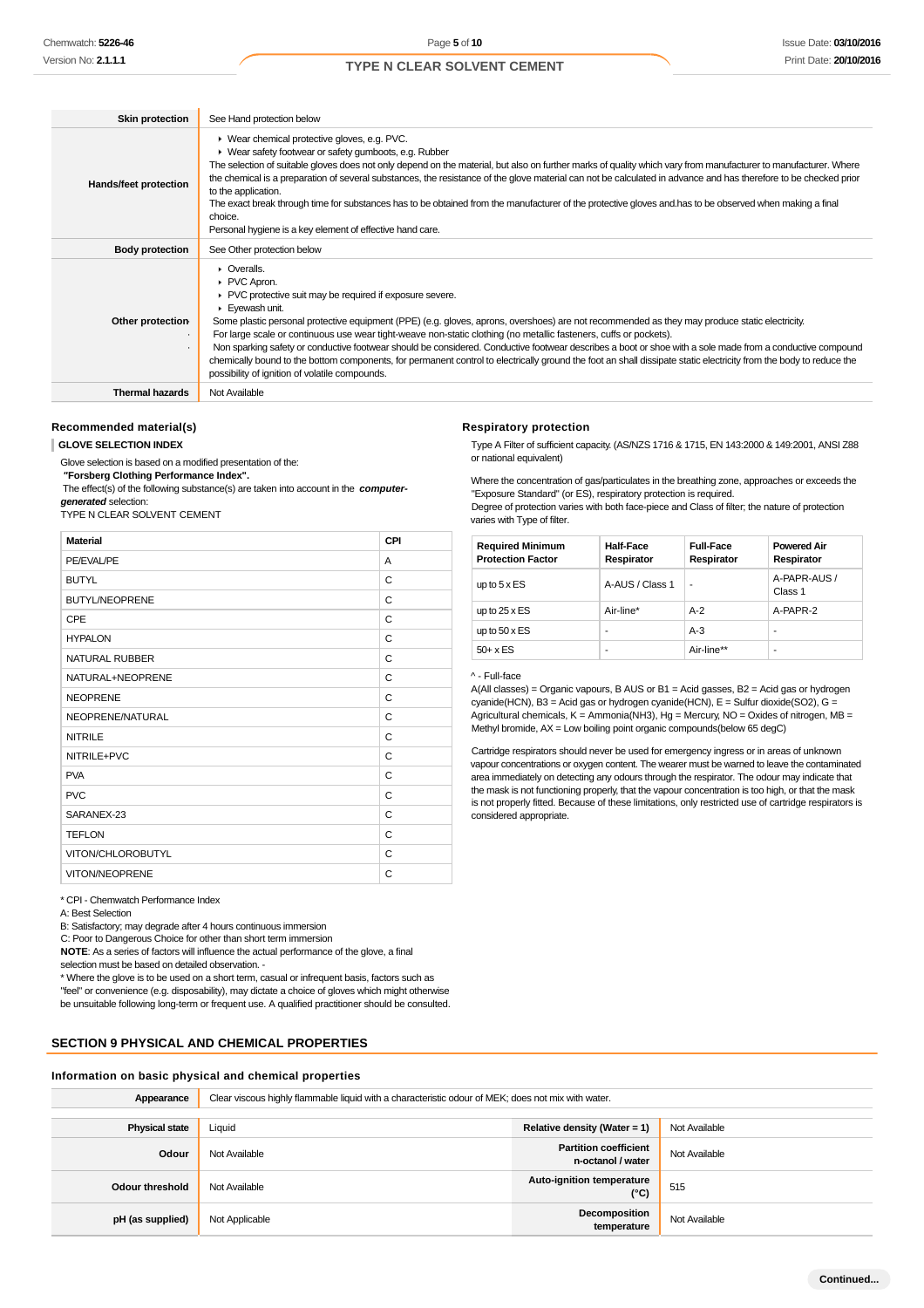| Melting point / freezing<br>point (°C)          | Not Available            | Viscosity (cSt)                        | Not Available  |
|-------------------------------------------------|--------------------------|----------------------------------------|----------------|
| Initial boiling point and<br>boiling range (°C) | Not Available            | Molecular weight (g/mol)               | Not Applicable |
| Flash point (°C)                                | $-16$                    | <b>Taste</b>                           | Not Available  |
| <b>Evaporation rate</b>                         | Not Available            | <b>Explosive properties</b>            | Not Available  |
| Flammability                                    | <b>HIGHLY FLAMMABLE.</b> | <b>Oxidising properties</b>            | Not Available  |
| <b>Upper Explosive Limit (%)</b>                | 10                       | Surface Tension (dyn/cm or<br>$mN/m$ ) | Not Available  |
| Lower Explosive Limit (%)                       | 1.8                      | <b>Volatile Component (%vol)</b>       | Not Available  |
| Vapour pressure (kPa)                           | Not Available            | Gas group                              | Not Available  |
| Solubility in water (q/L)                       | Immiscible               | pH as a solution (1%)                  | Not Applicable |
| Vapour density $(Air = 1)$                      | Not Available            | VOC g/L                                | Not Available  |

# **SECTION 10 STABILITY AND REACTIVITY**

 $\overline{1}$ 

| Reactivity                                 | See section 7                                                                                                                      |
|--------------------------------------------|------------------------------------------------------------------------------------------------------------------------------------|
| <b>Chemical stability</b>                  | Unstable in the presence of incompatible materials.<br>▶ Product is considered stable.<br>Hazardous polymerisation will not occur. |
| Possibility of hazardous<br>reactions      | See section 7                                                                                                                      |
| <b>Conditions to avoid</b>                 | See section 7                                                                                                                      |
| Incompatible materials                     | See section 7                                                                                                                      |
| <b>Hazardous decomposition</b><br>products | See section 5                                                                                                                      |

# **SECTION 11 TOXICOLOGICAL INFORMATION**

# **Information on toxicological effects**

| <b>Inhaled</b>                               | The material can cause respiratory irritation in some persons. The body's response to such irritation can cause further lung damage.<br>Inhalation of vapours may cause drowsiness and dizziness. This may be accompanied by sleepiness, reduced alertness, loss of reflexes, lack of co-ordination,<br>and vertigo.<br>Inhalation of aerosols (mists, fumes), generated by the material during the course of normal handling, may be damaging to the health of the individual.                                                                                                                                                                                                                                                                                                                                                                                                                                                                                                                                                                                                                                                                                                                                                                                                                                                                                                                                                                                                                                                                                                                                                      |                                    |  |  |
|----------------------------------------------|--------------------------------------------------------------------------------------------------------------------------------------------------------------------------------------------------------------------------------------------------------------------------------------------------------------------------------------------------------------------------------------------------------------------------------------------------------------------------------------------------------------------------------------------------------------------------------------------------------------------------------------------------------------------------------------------------------------------------------------------------------------------------------------------------------------------------------------------------------------------------------------------------------------------------------------------------------------------------------------------------------------------------------------------------------------------------------------------------------------------------------------------------------------------------------------------------------------------------------------------------------------------------------------------------------------------------------------------------------------------------------------------------------------------------------------------------------------------------------------------------------------------------------------------------------------------------------------------------------------------------------------|------------------------------------|--|--|
| Ingestion                                    | Swallowing of the liquid may cause aspiration into the lungs with the risk of chemical pneumonitis; serious consequences may result. (ICSC13733)<br>Accidental ingestion of the material may be damaging to the health of the individual.                                                                                                                                                                                                                                                                                                                                                                                                                                                                                                                                                                                                                                                                                                                                                                                                                                                                                                                                                                                                                                                                                                                                                                                                                                                                                                                                                                                            |                                    |  |  |
| <b>Skin Contact</b>                          | Repeated exposure may cause skin cracking, flaking or drying following normal handling and use.<br>Skin contact with the material may damage the health of the individual; systemic effects may result following absorption.<br>There is some evidence to suggest that the material may cause moderate inflammation of the skin either following direct contact or after a delay of some time.<br>Repeated exposure can cause contact dermatitis which is characterised by redness, swelling and blistering.<br>Open cuts, abraded or irritated skin should not be exposed to this material<br>Entry into the blood-stream, through, for example, cuts, abrasions or lesions, may produce systemic injury with harmful effects. Examine the skin prior to the use<br>of the material and ensure that any external damage is suitably protected.                                                                                                                                                                                                                                                                                                                                                                                                                                                                                                                                                                                                                                                                                                                                                                                      |                                    |  |  |
| Eye                                          | This material can cause eye irritation and damage in some persons.<br>The vapour when concentrated has pronounced eye irritation effects and this gives some warning of high vapour concentrations. If eye irritation occurs seek to<br>reduce exposure with available control measures, or evacuate area.                                                                                                                                                                                                                                                                                                                                                                                                                                                                                                                                                                                                                                                                                                                                                                                                                                                                                                                                                                                                                                                                                                                                                                                                                                                                                                                           |                                    |  |  |
| Chronic                                      | Long-term exposure to respiratory irritants may result in disease of the airways involving difficult breathing and related systemic problems.<br>Based on experience with animal studies, exposure to the material may result in toxic effects to the development of the foetus, at levels which do not cause<br>significant toxic effects to the mother.<br>Prolonged or repeated skin contact may cause drying with cracking, irritation and possible dermatitis following.<br>There has been some concern that this material can cause cancer or mutations but there is not enough data to make an assessment.<br>Substance accumulation, in the human body, may occur and may cause some concern following repeated or long-term occupational exposure.<br>Long term cyclohexanone exposure may cause liver and kidney changes. Clouding of the eye lens and cataract development may occur.<br>Limited information is available on the chronic (long-term) effects of methyl ethyl ketone in humans. Chronic inhalation studies in animals have reported slight<br>neurological, liver, kidney, and respiratory effects. No information is available on the developmental, reproductive, or carcinogenic effects of methyl ethyl ketone<br>in humans. Developmental effects, including decreased foetal weight and foetal malformations, have been reported in mice and rats exposed to methyl ethyl<br>ketone via inhalation and ingestion.<br>Cyclic ethers can cause cancers, especially of the liver.<br>Chronic solvent inhalation exposures may result in nervous system impairment and liver and blood changes. [PATTYS] |                                    |  |  |
|                                              | <b>TOXICITY</b>                                                                                                                                                                                                                                                                                                                                                                                                                                                                                                                                                                                                                                                                                                                                                                                                                                                                                                                                                                                                                                                                                                                                                                                                                                                                                                                                                                                                                                                                                                                                                                                                                      | <b>IRRITATION</b>                  |  |  |
| <b>TYPE N CLEAR SOLVENT</b><br><b>CEMENT</b> | Not Available                                                                                                                                                                                                                                                                                                                                                                                                                                                                                                                                                                                                                                                                                                                                                                                                                                                                                                                                                                                                                                                                                                                                                                                                                                                                                                                                                                                                                                                                                                                                                                                                                        | Not Available                      |  |  |
|                                              | <b>TOXICITY</b>                                                                                                                                                                                                                                                                                                                                                                                                                                                                                                                                                                                                                                                                                                                                                                                                                                                                                                                                                                                                                                                                                                                                                                                                                                                                                                                                                                                                                                                                                                                                                                                                                      | <b>IRRITATION</b>                  |  |  |
|                                              | Dermal (rabbit) LD50: >8100 mg/kg <sup>[1]</sup>                                                                                                                                                                                                                                                                                                                                                                                                                                                                                                                                                                                                                                                                                                                                                                                                                                                                                                                                                                                                                                                                                                                                                                                                                                                                                                                                                                                                                                                                                                                                                                                     | - mild                             |  |  |
| methyl ethyl ketone                          | Inhalation (rat) LC50: 23.5 mg/L/8hr <sup>[2]</sup>                                                                                                                                                                                                                                                                                                                                                                                                                                                                                                                                                                                                                                                                                                                                                                                                                                                                                                                                                                                                                                                                                                                                                                                                                                                                                                                                                                                                                                                                                                                                                                                  | Eye (human): 350 ppm -irritant     |  |  |
|                                              | Inhalation (rat) LC50: 50.1 mg/L/8 hr <sup>[2]</sup>                                                                                                                                                                                                                                                                                                                                                                                                                                                                                                                                                                                                                                                                                                                                                                                                                                                                                                                                                                                                                                                                                                                                                                                                                                                                                                                                                                                                                                                                                                                                                                                 | Eye (rabbit): 80 mg - irritant     |  |  |
|                                              | Oral (rat) LD50: 3474.9 mg/kg <sup>[1]</sup>                                                                                                                                                                                                                                                                                                                                                                                                                                                                                                                                                                                                                                                                                                                                                                                                                                                                                                                                                                                                                                                                                                                                                                                                                                                                                                                                                                                                                                                                                                                                                                                         | Skin (rabbit): 402 mg/24 hr - mild |  |  |
|                                              |                                                                                                                                                                                                                                                                                                                                                                                                                                                                                                                                                                                                                                                                                                                                                                                                                                                                                                                                                                                                                                                                                                                                                                                                                                                                                                                                                                                                                                                                                                                                                                                                                                      | Skin (rabbit):13.78mg/24 hr open   |  |  |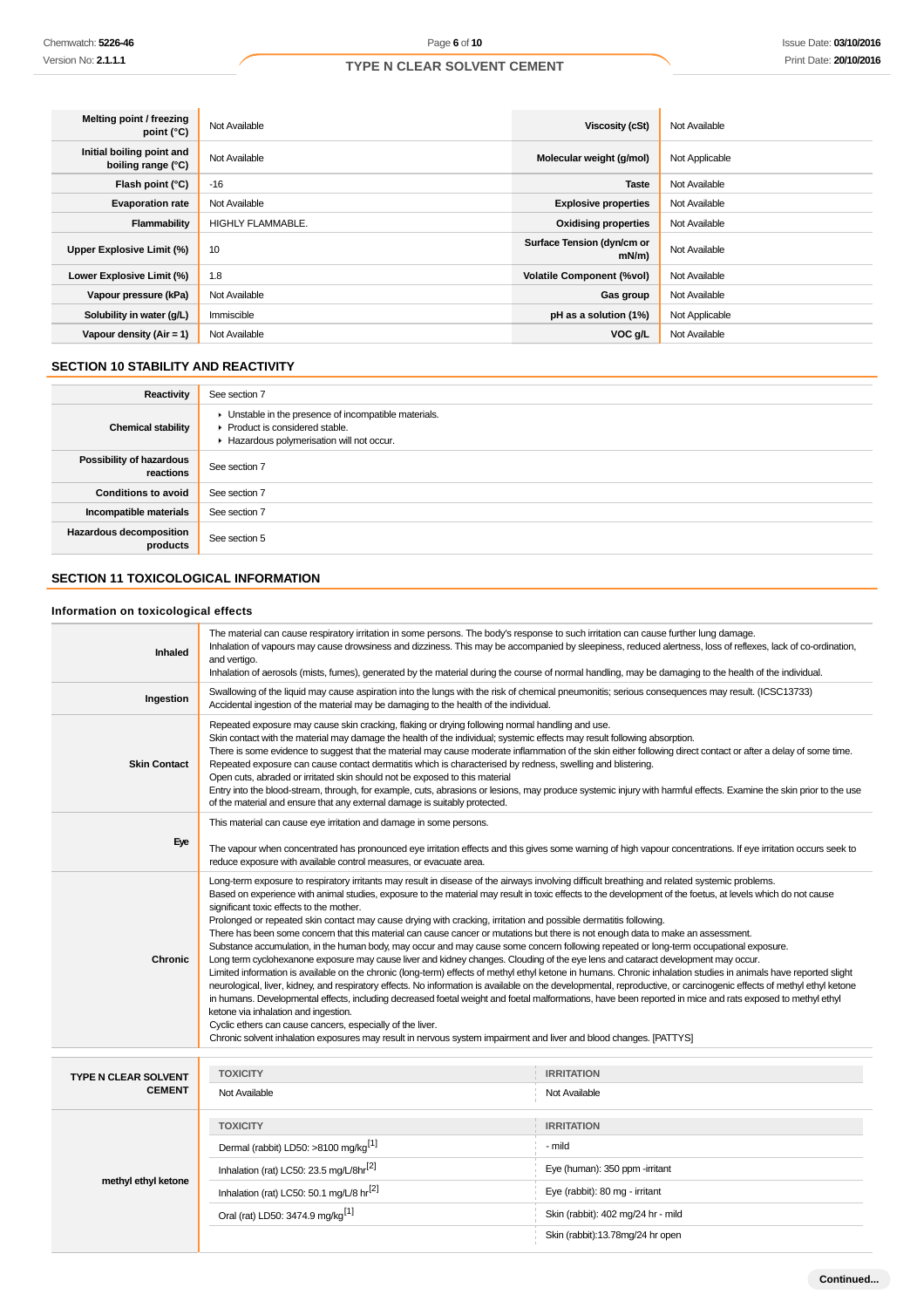|                                                          | <b>TOXICITY</b>                                                                                                                                                                                                                                                                                                                                                                                                                                                                                                                                                                                                                                                                                                                                                                                                                               | <b>IRRITATION</b>                                                                                                                                                             |  |  |
|----------------------------------------------------------|-----------------------------------------------------------------------------------------------------------------------------------------------------------------------------------------------------------------------------------------------------------------------------------------------------------------------------------------------------------------------------------------------------------------------------------------------------------------------------------------------------------------------------------------------------------------------------------------------------------------------------------------------------------------------------------------------------------------------------------------------------------------------------------------------------------------------------------------------|-------------------------------------------------------------------------------------------------------------------------------------------------------------------------------|--|--|
|                                                          | Dermal (rabbit) LD50: 947.8 mg/kg <sup>[2]</sup>                                                                                                                                                                                                                                                                                                                                                                                                                                                                                                                                                                                                                                                                                                                                                                                              | Eye (human): 75 ppm                                                                                                                                                           |  |  |
| cyclohexanone                                            | Inhalation (rat) LC50: 8000 ppm/4hr <sup>[2]</sup>                                                                                                                                                                                                                                                                                                                                                                                                                                                                                                                                                                                                                                                                                                                                                                                            | Eye (rabbit): 0.25 mg/24h SEVERE                                                                                                                                              |  |  |
|                                                          | Oral (rat) LD50: 1535 mg/kg <sup>[2]</sup>                                                                                                                                                                                                                                                                                                                                                                                                                                                                                                                                                                                                                                                                                                                                                                                                    | Eye (rabbit): 4.74 mg SEVERE                                                                                                                                                  |  |  |
|                                                          |                                                                                                                                                                                                                                                                                                                                                                                                                                                                                                                                                                                                                                                                                                                                                                                                                                               | Skin (rabbit): 500 mg(open) mild                                                                                                                                              |  |  |
|                                                          | <b>TOXICITY</b>                                                                                                                                                                                                                                                                                                                                                                                                                                                                                                                                                                                                                                                                                                                                                                                                                               | <b>IRRITATION</b>                                                                                                                                                             |  |  |
|                                                          | dermal (rat) LD50: >2000 mg/kg <sup>[1]</sup>                                                                                                                                                                                                                                                                                                                                                                                                                                                                                                                                                                                                                                                                                                                                                                                                 | Not Available                                                                                                                                                                 |  |  |
|                                                          | Inhalation (rat) LC50: >14.7 mg/l6 hr <sup>[1]</sup>                                                                                                                                                                                                                                                                                                                                                                                                                                                                                                                                                                                                                                                                                                                                                                                          |                                                                                                                                                                               |  |  |
| tetrahydrofuran                                          | Inhalation (rat) LC50: 2100 ppm/3hr <sup>[2]</sup>                                                                                                                                                                                                                                                                                                                                                                                                                                                                                                                                                                                                                                                                                                                                                                                            |                                                                                                                                                                               |  |  |
|                                                          | Inhalation (rat) LC50: 21000 ppm/3hr <sup>[2]</sup>                                                                                                                                                                                                                                                                                                                                                                                                                                                                                                                                                                                                                                                                                                                                                                                           |                                                                                                                                                                               |  |  |
|                                                          | Inhalation (rat) LC50: 72 mg/L/2hr <sup>[2]</sup>                                                                                                                                                                                                                                                                                                                                                                                                                                                                                                                                                                                                                                                                                                                                                                                             |                                                                                                                                                                               |  |  |
|                                                          | Oral (rat) LD50: <891 mg/kg>[1]                                                                                                                                                                                                                                                                                                                                                                                                                                                                                                                                                                                                                                                                                                                                                                                                               |                                                                                                                                                                               |  |  |
|                                                          |                                                                                                                                                                                                                                                                                                                                                                                                                                                                                                                                                                                                                                                                                                                                                                                                                                               |                                                                                                                                                                               |  |  |
| Legend:                                                  | 1. Value obtained from Europe ECHA Registered Substances - Acute toxicity 2.* Value obtained from manufacturer's SDS. Unless otherwise specified data<br>extracted from RTECS - Register of Toxic Effect of chemical Substances                                                                                                                                                                                                                                                                                                                                                                                                                                                                                                                                                                                                               |                                                                                                                                                                               |  |  |
|                                                          |                                                                                                                                                                                                                                                                                                                                                                                                                                                                                                                                                                                                                                                                                                                                                                                                                                               |                                                                                                                                                                               |  |  |
| <b>METHYL ETHYL KETONE</b>                               | Methyl ethyl ketone is considered to have a low order of toxicity; however methyl ethyl ketone is often used in combination with other solvents and the toxic effects<br>of the mix may be greater than either solvent alone. Combinations of n-hexane with methyl ethyl ketone and also methyl n-butyl ketone with methyl ethyl ketone<br>show increase in peripheral neuropathy, a progressive disorder of nerves of extremities.<br>Combinations with chloroform also show increase in toxicity                                                                                                                                                                                                                                                                                                                                            |                                                                                                                                                                               |  |  |
| <b>CYCLOHEXANONE</b>                                     | Cyclohexanone irritates the eye and the skin. Signs of CNS depression and weight loss have been noted at higher doses. Other features of toxicity include<br>mottling of the lungs and degenerative changes in the liver and kidney. It is not considered to cause cancers, but it may reversibly reduce fertility.<br>The substance is classified by IARC as Group 3:<br>NOT classifiable as to its carcinogenicity to humans.<br>Evidence of carcinogenicity may be inadequate or limited in animal testing.                                                                                                                                                                                                                                                                                                                                |                                                                                                                                                                               |  |  |
| <b>TETRAHYDROFURAN</b>                                   | The material may cause severe skin irritation after prolonged or repeated exposure and may produce on contact skin redness, swelling, the production of<br>vesicles, scaling and thickening of the skin. Repeated exposures may produce severe ulceration.<br>Oral (human) LDLo: 50 mg/kg* [CCINFO]* Nil reported                                                                                                                                                                                                                                                                                                                                                                                                                                                                                                                             |                                                                                                                                                                               |  |  |
| <b>METHYL ETHYL KETONE</b><br>& TETRAHYDROFURAN          | Asthma-like symptoms may continue for months or even years after exposure to the material ceases. This may be due to a non-allergenic condition known as<br>reactive airways dysfunction syndrome (RADS) which can occur following exposure to high levels of highly irritating compound. Key criteria for the diagnosis<br>of RADS include the absence of preceding respiratory disease, in a non-atopic individual, with abrupt onset of persistent asthma-like symptoms within minutes<br>to hours of a documented exposure to the irritant. A reversible airflow pattern, on spirometry, with the presence of moderate to severe bronchial hyperreactivity<br>on methacholine challenge testing and the lack of minimal lymphocytic inflammation, without eosinophilia, have also been included in the criteria for diagnosis<br>of RADS. |                                                                                                                                                                               |  |  |
| <b>METHYL ETHYL KETONE</b><br><b>&amp; CYCLOHEXANONE</b> | The material may cause skin irritation after prolonged or repeated exposure and may produce on contact skin redness, swelling, the production of vesicles,<br>scaling and thickening of the skin.                                                                                                                                                                                                                                                                                                                                                                                                                                                                                                                                                                                                                                             |                                                                                                                                                                               |  |  |
| <b>CYCLOHEXANONE &amp;</b><br>TETRAHYDROFURAN            | The material may produce severe irritation to the eye causing pronounced inflammation. Repeated or prolonged exposure to irritants may produce<br>conjunctivitis.                                                                                                                                                                                                                                                                                                                                                                                                                                                                                                                                                                                                                                                                             |                                                                                                                                                                               |  |  |
| <b>Acute Toxicity</b>                                    | $\circledcirc$                                                                                                                                                                                                                                                                                                                                                                                                                                                                                                                                                                                                                                                                                                                                                                                                                                | $\circ$<br>Carcinogenicity                                                                                                                                                    |  |  |
| <b>Skin Irritation/Corrosion</b>                         | $\circledcirc$                                                                                                                                                                                                                                                                                                                                                                                                                                                                                                                                                                                                                                                                                                                                                                                                                                | ✔<br><b>Reproductivity</b>                                                                                                                                                    |  |  |
| <b>Serious Eye</b><br>Damage/Irritation                  | ✔<br><b>STOT - Single Exposure</b>                                                                                                                                                                                                                                                                                                                                                                                                                                                                                                                                                                                                                                                                                                                                                                                                            | ✔                                                                                                                                                                             |  |  |
| <b>Respiratory or Skin</b><br>sensitisation              | ⊙<br><b>STOT - Repeated Exposure</b>                                                                                                                                                                                                                                                                                                                                                                                                                                                                                                                                                                                                                                                                                                                                                                                                          | $\circ$                                                                                                                                                                       |  |  |
| <b>Mutagenicity</b>                                      | O                                                                                                                                                                                                                                                                                                                                                                                                                                                                                                                                                                                                                                                                                                                                                                                                                                             | ✔<br><b>Aspiration Hazard</b>                                                                                                                                                 |  |  |
|                                                          |                                                                                                                                                                                                                                                                                                                                                                                                                                                                                                                                                                                                                                                                                                                                                                                                                                               | $\blacktriangleright$ - Data available but does not fill the criteria for classification<br>Legend:<br>$\blacktriangleright$ - Data required to make classification available |  |  |

 $\bigcirc$  – Data Not Available to make classification

# **SECTION 12 ECOLOGICAL INFORMATION**

| <b>Toxicity</b>     |             |                           |                               |             |                |
|---------------------|-------------|---------------------------|-------------------------------|-------------|----------------|
| Ingredient          | Endpoint    | <b>Test Duration (hr)</b> | <b>Species</b>                | Value       | Source         |
| methyl ethyl ketone | LC50        | 96                        | Fish                          | 228.130mg/L | 3              |
| methyl ethyl ketone | EC50        | 48                        | Crustacea                     | 308mg/L     | 2              |
| methyl ethyl ketone | EC50        | 96                        | Algae or other aquatic plants | $>500$ mg/L | $\overline{4}$ |
| methyl ethyl ketone | <b>EC50</b> | 384                       | Crustacea                     | 52.575mg/L  | 3              |
| methyl ethyl ketone | <b>NOEC</b> | 48                        | Crustacea                     | 68mg/L      | 2              |
| cyclohexanone       | LC50        | 96                        | Fish                          | 71.940mg/L  | 3              |
| cyclohexanone       | EC50        | 48                        | Crustacea                     | $>100$ mg/L | 2              |
| cyclohexanone       | <b>EC50</b> | 72                        | Algae or other aquatic plants | 32.9mg/L    | $\overline{4}$ |
| cyclohexanone       | EC10        | 72                        | Algae or other aquatic plants | 3.56mg/L    | $\overline{4}$ |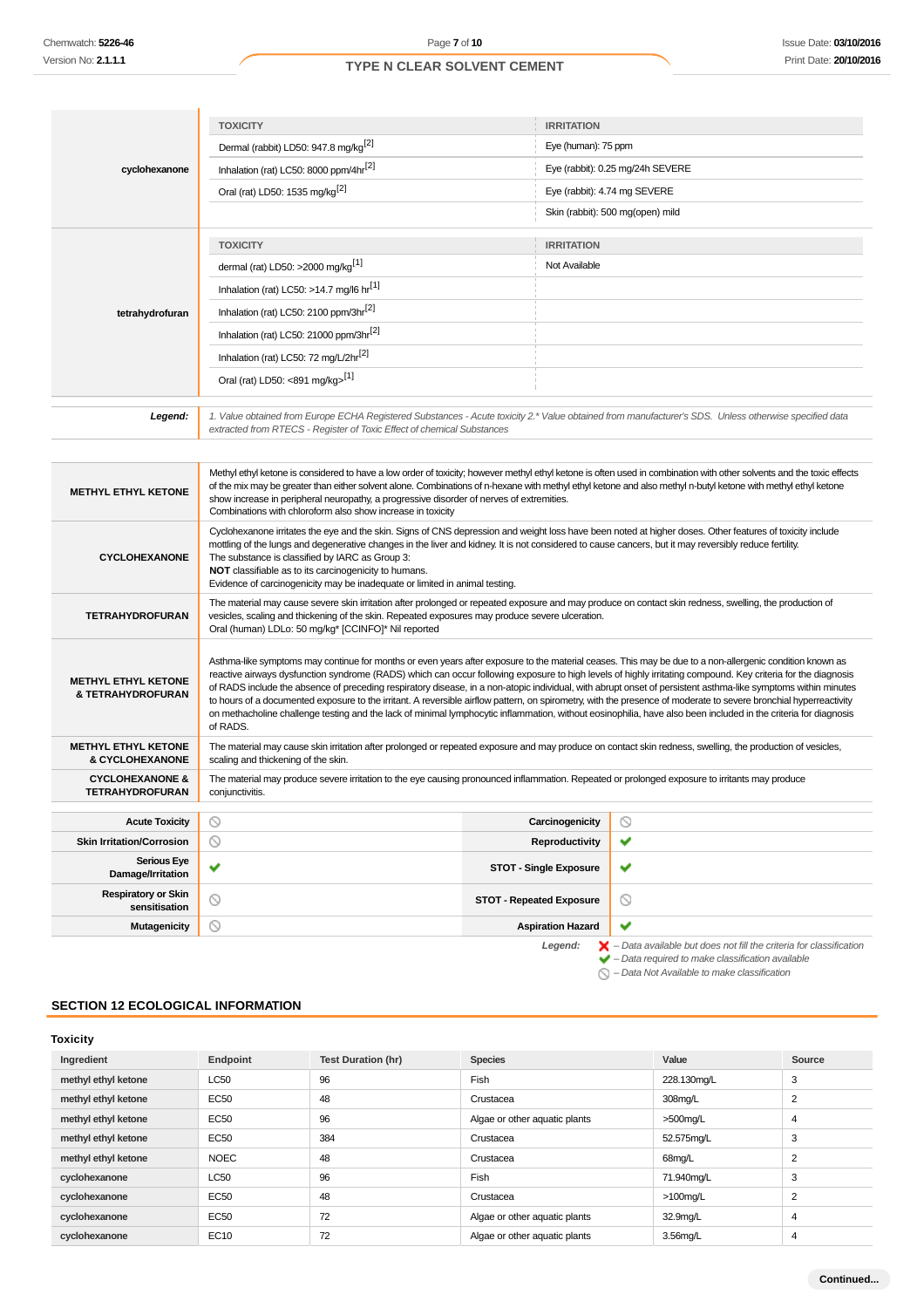| cyclohexanone   | <b>NOEC</b>                                                                                                                                                                                                                                                                                                                                                                              | 24  | Fish<br>ca.5mg/L              |             |   |
|-----------------|------------------------------------------------------------------------------------------------------------------------------------------------------------------------------------------------------------------------------------------------------------------------------------------------------------------------------------------------------------------------------------------|-----|-------------------------------|-------------|---|
| tetrahydrofuran | <b>LC50</b>                                                                                                                                                                                                                                                                                                                                                                              | 96  | Fish                          | 72.742mg/L  | 3 |
| tetrahydrofuran | EC50                                                                                                                                                                                                                                                                                                                                                                                     | 96  | Algae or other aguatic plants | 310.515mg/L | 3 |
| tetrahydrofuran | EC50                                                                                                                                                                                                                                                                                                                                                                                     | 384 | Crustacea                     | 17.029mg/L  | 3 |
| tetrahydrofuran | <b>NOEC</b>                                                                                                                                                                                                                                                                                                                                                                              | 24  | Fish                          | $>=5mg/L$   |   |
| Legend:         | Extracted from 1. IUCLID Toxicity Data 2. Europe ECHA Registered Substances - Ecotoxicological Information - Aquatic Toxicity 3. EPIWIN Suite V3.12 -<br>Aquatic Toxicity Data (Estimated) 4. US EPA, Ecotox database - Aquatic Toxicity Data 5. ECETOC Aquatic Hazard Assessment Data 6. NITE (Japan) -<br>Bioconcentration Data 7. METI (Japan) - Bioconcentration Data 8. Vendor Data |     |                               |             |   |

# **DO NOT** discharge into sewer or waterways.

# **Persistence and degradability**

| Ingredient          | Persistence: Water/Soil     | Persistence: Air               |
|---------------------|-----------------------------|--------------------------------|
| methyl ethyl ketone | LOW (Half-life $= 14$ days) | LOW (Half-life = $26.75$ days) |
| cyclohexanone       | <b>LOW</b>                  | LOW                            |
| tetrahydrofuran     | LOW                         | LOW                            |

### **Bioaccumulative potential**

| Ingredient          | <b>Bioaccumulation</b> |
|---------------------|------------------------|
| methyl ethyl ketone | $LOW (LogKOW = 0.29)$  |
| cyclohexanone       | LOW (BCF = $2.45$ )    |
| tetrahydrofuran     | $LOW (LogKOW = 0.46)$  |

# **Mobility in soil**

| Ingredient          | <b>Mobility</b>        |
|---------------------|------------------------|
| methyl ethyl ketone | $MEDIUM (KOC = 3.827)$ |
| cyclohexanone       | LOW ( $KOC = 15.15$ )  |
| tetrahydrofuran     | LOW ( $KOC = 4.881$ )  |

# **SECTION 13 DISPOSAL CONSIDERATIONS**

### **Waste treatment methods**

|                            | Legislation addressing waste disposal requirements may differ by country, state and/or territory. Each user must refer to laws operating in their area. In some<br>areas, certain wastes must be tracked. |
|----------------------------|-----------------------------------------------------------------------------------------------------------------------------------------------------------------------------------------------------------|
|                            | A Hierarchy of Controls seems to be common - the user should investigate:                                                                                                                                 |
|                            | $\blacktriangleright$ Reduction                                                                                                                                                                           |
|                            | $\blacktriangleright$ Reuse                                                                                                                                                                               |
|                            | $\triangleright$ Recycling                                                                                                                                                                                |
|                            | • Disposal (if all else fails)                                                                                                                                                                            |
|                            | This material may be recycled if unused, or if it has not been contaminated so as to make it unsuitable for its intended use.                                                                             |
| <b>Product / Packaging</b> | DO NOT allow wash water from cleaning or process equipment to enter drains.                                                                                                                               |
| disposal                   | It may be necessary to collect all wash water for treatment before disposal.                                                                                                                              |
|                            | In all cases disposal to sewer may be subject to local laws and regulations and these should be considered first.                                                                                         |
|                            | • Where in doubt contact the responsible authority.                                                                                                                                                       |
|                            | Recycle wherever possible.                                                                                                                                                                                |
|                            | • Consult manufacturer for recycling options or consult local or regional waste management authority for disposal if no suitable treatment or disposal facility                                           |
|                            | can be identified.                                                                                                                                                                                        |
|                            | ▶ Dispose of by: burial in a land-fill specifically licenced to accept chemical and / or pharmaceutical wastes or Incineration in a licenced apparatus (after                                             |
|                            | admixture with suitable combustible material).                                                                                                                                                            |
|                            | • Decontaminate empty containers.                                                                                                                                                                         |

# **SECTION 14 TRANSPORT INFORMATION**

| <b>Labels Required</b>     |                                                       |  |  |
|----------------------------|-------------------------------------------------------|--|--|
|                            | FLAMMABLE                                             |  |  |
| <b>Marine Pollutant</b>    | <b>NO</b>                                             |  |  |
| <b>HAZCHEM</b>             | $-3YE$                                                |  |  |
| Land transport (ADG)       |                                                       |  |  |
| <b>UN number</b>           | 1133                                                  |  |  |
| UN proper shipping name    | ADHESIVES containing flammable liquid                 |  |  |
| Transport hazard class(es) | Class<br>$\frac{1}{2}$ 3<br>Subrisk<br>Not Applicable |  |  |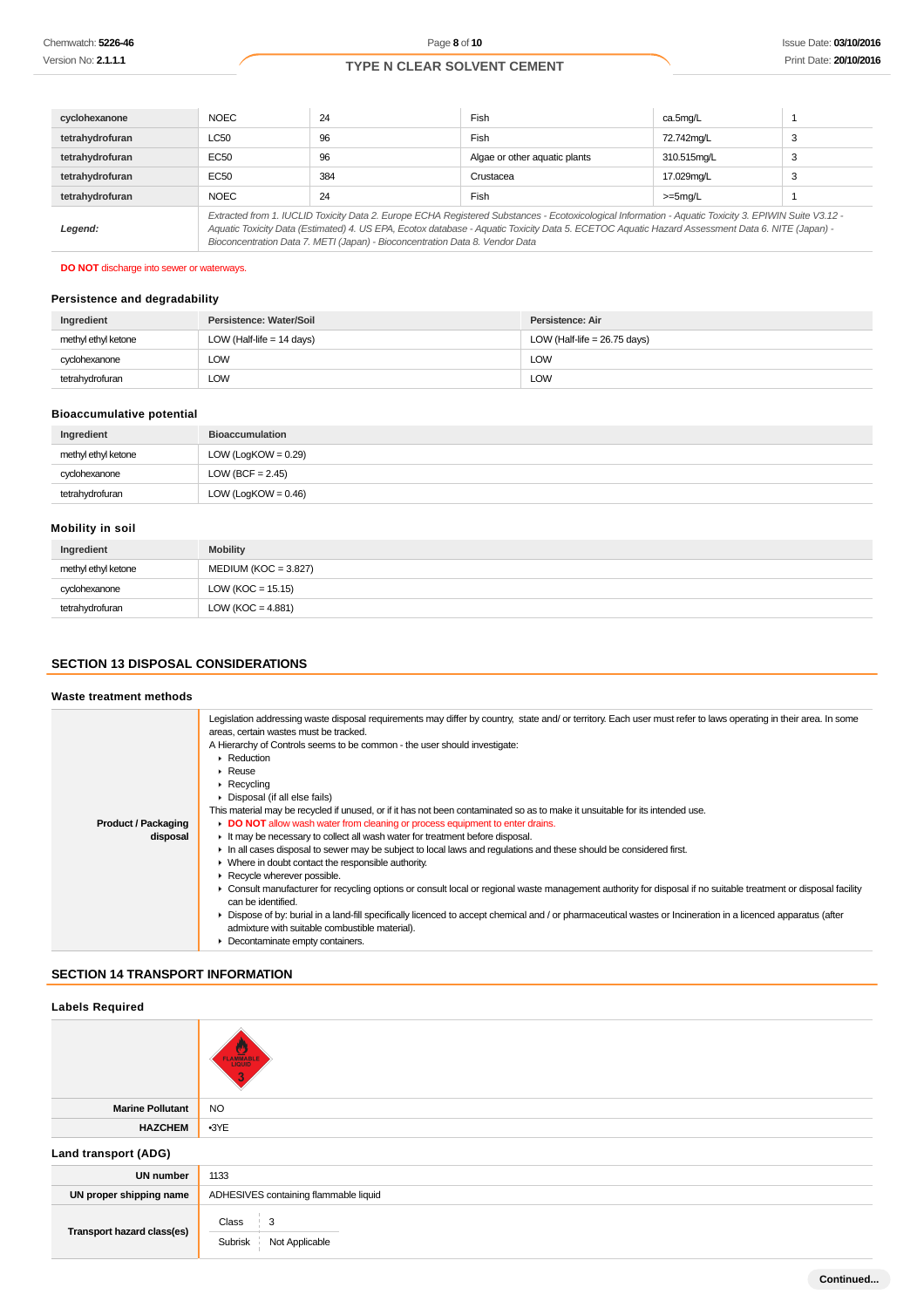**Continued...**

# **TYPE N CLEAR SOLVENT CEMENT**

| Packing group                |                                                             |
|------------------------------|-------------------------------------------------------------|
| <b>Environmental hazard</b>  | Not Applicable                                              |
| Special precautions for user | Special provisions Not Applicable<br>Limited quantity<br>5L |

# **Air transport (ICAO-IATA / DGR)**

| <b>UN number</b>             | 1133                                     |                                                           |                |  |
|------------------------------|------------------------------------------|-----------------------------------------------------------|----------------|--|
| UN proper shipping name      |                                          | Adhesives containing flammable liquid                     |                |  |
|                              | <b>ICAO/IATA Class</b>                   | 3                                                         |                |  |
| Transport hazard class(es)   | ICAO / IATA Subrisk                      | Not Applicable                                            |                |  |
|                              | <b>ERG Code</b>                          | 3L                                                        |                |  |
| Packing group                |                                          |                                                           |                |  |
| <b>Environmental hazard</b>  | Not Applicable                           |                                                           |                |  |
| Special precautions for user | Special provisions                       |                                                           | A <sub>3</sub> |  |
|                              | Cargo Only Packing Instructions          |                                                           | 364            |  |
|                              | Cargo Only Maximum Qty / Pack            |                                                           | 60 L           |  |
|                              | Passenger and Cargo Packing Instructions |                                                           | 353            |  |
|                              | Passenger and Cargo Maximum Qty / Pack   |                                                           | 5L             |  |
|                              |                                          | Passenger and Cargo Limited Quantity Packing Instructions | Y341           |  |
|                              |                                          | Passenger and Cargo Limited Maximum Qty / Pack            | 1 <sub>L</sub> |  |

### **Sea transport (IMDG-Code / GGVSee)**

| <b>UN number</b>             | 1133                                                                                                         |  |  |
|------------------------------|--------------------------------------------------------------------------------------------------------------|--|--|
| UN proper shipping name      | ADHESIVES containing flammable liquid                                                                        |  |  |
| Transport hazard class(es)   | <b>IMDG Class</b><br>3<br><b>IMDG Subrisk</b><br>Not Applicable                                              |  |  |
| Packing group                |                                                                                                              |  |  |
| <b>Environmental hazard</b>  | Not Applicable                                                                                               |  |  |
| Special precautions for user | $F-E$ , S-D<br><b>EMS Number</b><br>Not Applicable<br>Special provisions<br><b>Limited Quantities</b><br>5 L |  |  |

# **Transport in bulk according to Annex II of MARPOL and the IBC code**

Not Applicable

# **SECTION 15 REGULATORY INFORMATION**

# **Safety, health and environmental regulations / legislation specific for the substance or mixture**

| METHYL ETHYL KETONE(78-93-3) IS FOUND ON THE FOLLOWING REGULATORY LISTS |                                                         |                                                                                                  |  |
|-------------------------------------------------------------------------|---------------------------------------------------------|--------------------------------------------------------------------------------------------------|--|
| Australia Exposure Standards                                            |                                                         | Australia Inventory of Chemical Substances (AICS)                                                |  |
| Australia Hazardous Substances Information System - Consolidated Lists  |                                                         |                                                                                                  |  |
| CYCLOHEXANONE(108-94-1) IS FOUND ON THE FOLLOWING REGULATORY LISTS      |                                                         |                                                                                                  |  |
| Australia Exposure Standards                                            |                                                         | Australia Inventory of Chemical Substances (AICS)                                                |  |
| Australia Hazardous Substances Information System - Consolidated Lists  |                                                         | International Agency for Research on Cancer (IARC) - Agents Classified by the IARC<br>Monographs |  |
| TETRAHYDROFURAN(109-99-9) IS FOUND ON THE FOLLOWING REGULATORY LISTS    |                                                         |                                                                                                  |  |
| Australia Exposure Standards                                            |                                                         | Australia Inventory of Chemical Substances (AICS)                                                |  |
| Australia Hazardous Substances Information System - Consolidated Lists  |                                                         |                                                                                                  |  |
| <b>National Inventory</b>                                               | <b>Status</b>                                           |                                                                                                  |  |
| Australia - AICS                                                        | Υ                                                       |                                                                                                  |  |
| Canada - DSL                                                            | Y                                                       |                                                                                                  |  |
| Canada - NDSL                                                           | N (cyclohexanone; tetrahydrofuran; methyl ethyl ketone) |                                                                                                  |  |
| China - IECSC                                                           | Y                                                       |                                                                                                  |  |
| Europe - EINEC / ELINCS /<br><b>NLP</b>                                 | Y                                                       |                                                                                                  |  |
| Japan - ENCS                                                            | Y                                                       |                                                                                                  |  |
| Korea - KECI                                                            | Y                                                       |                                                                                                  |  |
|                                                                         |                                                         |                                                                                                  |  |